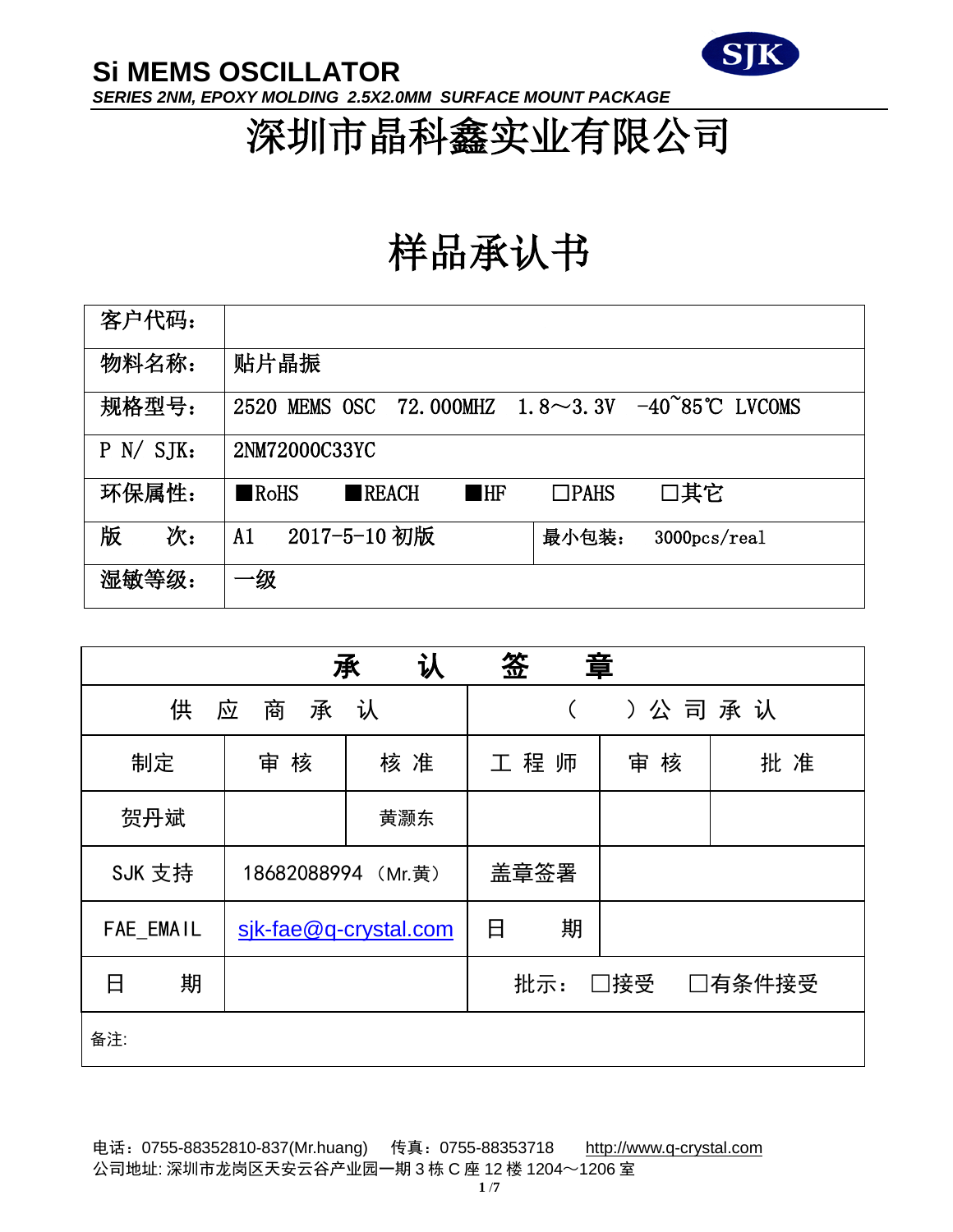### 1. ELECTRICAL SPECIFICATIONS

### **Standard atmospheric conditions**

Unless otherwise specified, the standard range of atmospheric conditions for making measurement and tests are as follow:

Ambient temperature : 25±5℃

Relative humidity : 40%~70%

If there is any doubt about the results, measurement shall be made within the following limits:

Ambient temperature : 25±3℃

Relative humidity : 40%~70%

#### **Measure equipment**

Electrical characteristics measured by MD 37WX-05M or equivalent.

#### **Crystal cutting type**

The crystal is using AT CUT (thickness shear mode).

|                | Parameters                |                                            | <b>SYM</b>  | Electrical Spec. |                       |            |               | <b>Notes</b>         |
|----------------|---------------------------|--------------------------------------------|-------------|------------------|-----------------------|------------|---------------|----------------------|
|                |                           |                                            |             | <b>MIN</b>       | <b>TYPE</b>           | <b>MAX</b> | <b>UNITS</b>  |                      |
| $\mathbf{1}$   | Nominal Frequency         |                                            |             | 72.000000        |                       | <b>MHZ</b> |               |                      |
|                | Frequency                 | $AT 25^{\circ}C$                           |             |                  | ±10                   |            | <b>PPM</b>    |                      |
| $\overline{2}$ | <b>Stability</b>          | <b>Over Operating</b><br>Temperature range |             | ±15              |                       |            | <b>PPM</b>    |                      |
| 3              |                           | <b>Operating Temperature</b>               | Topr        | $-40$            | 25                    | 85         | $^{\circ}C$   |                      |
| $\overline{4}$ |                           | Storage Temperature                        | Tstg        | $-55$            | $\tilde{\phantom{a}}$ | 125        | $^{\circ}C$   |                      |
| 5              |                           | <b>Supply Voltage</b>                      | <b>VDD</b>  | $3.3 + 10%$      |                       | $\vee$     | 1.62~3.63V    |                      |
| 6              |                           | Input Current                              | Icc         |                  |                       | 10         | mA            |                      |
| $\overline{7}$ | <b>Enable Control</b>     |                                            |             | Yes              |                       |            | Pad1          |                      |
| 8              | <b>Output Load: CMOS</b>  |                                            | <b>CL</b>   | 15               |                       | pF         |               |                      |
| 9              | Output Voltage High       |                                            | VoH         | 90%<br>Vdd       |                       |            | $\vee$        |                      |
| 10             | <b>Output Voltage Low</b> |                                            | VoL         |                  |                       | 10%<br>Vdd | $\vee$        |                      |
| 11             | <b>Rise Time</b>          |                                            | Tr          |                  |                       | 5          | ns            | 10%→ 90%VDD<br>Level |
| 12             | <b>Fall Time</b>          |                                            | <b>Tf</b>   |                  |                       | 5          | ns            | 90%→ 10%VDD<br>Level |
| 13             | Symmetry (Duty ratio)     |                                            | TH/T        | 45               | $\overline{ }$        | 55         | $\frac{0}{0}$ |                      |
| 14             |                           | Start-up Time                              | <b>Tosc</b> |                  |                       | 10         | ms            |                      |
| 15             | Enable Voltage High       |                                            | Vhi         | 70%<br>Vdd       |                       |            | $\vee$        |                      |
| 16             | Disable Voltage Low       |                                            | Vlo         |                  |                       | 30%<br>Vdd | $\vee$        |                      |
| 17             | Aging                     |                                            |             |                  | ±3                    |            | ppm/yr.       | 1st. Year at 25°C    |
| 18             |                           | Output Disable Delay Time                  | T off       |                  |                       | 150        | <b>us</b>     |                      |
| 19             | Output Enable Delay Time  |                                            | T on        |                  |                       | 150        | <b>us</b>     |                      |

电话: 0755-88352810-837(Mr.huang) 传真: 0755-88353718 [http://www.q-crystal.com](http://www.q-crystal.com/) 公司地址: 深圳市龙岗区天安云谷产业园一期 3 栋 C 座 12 楼 1204~1206 室

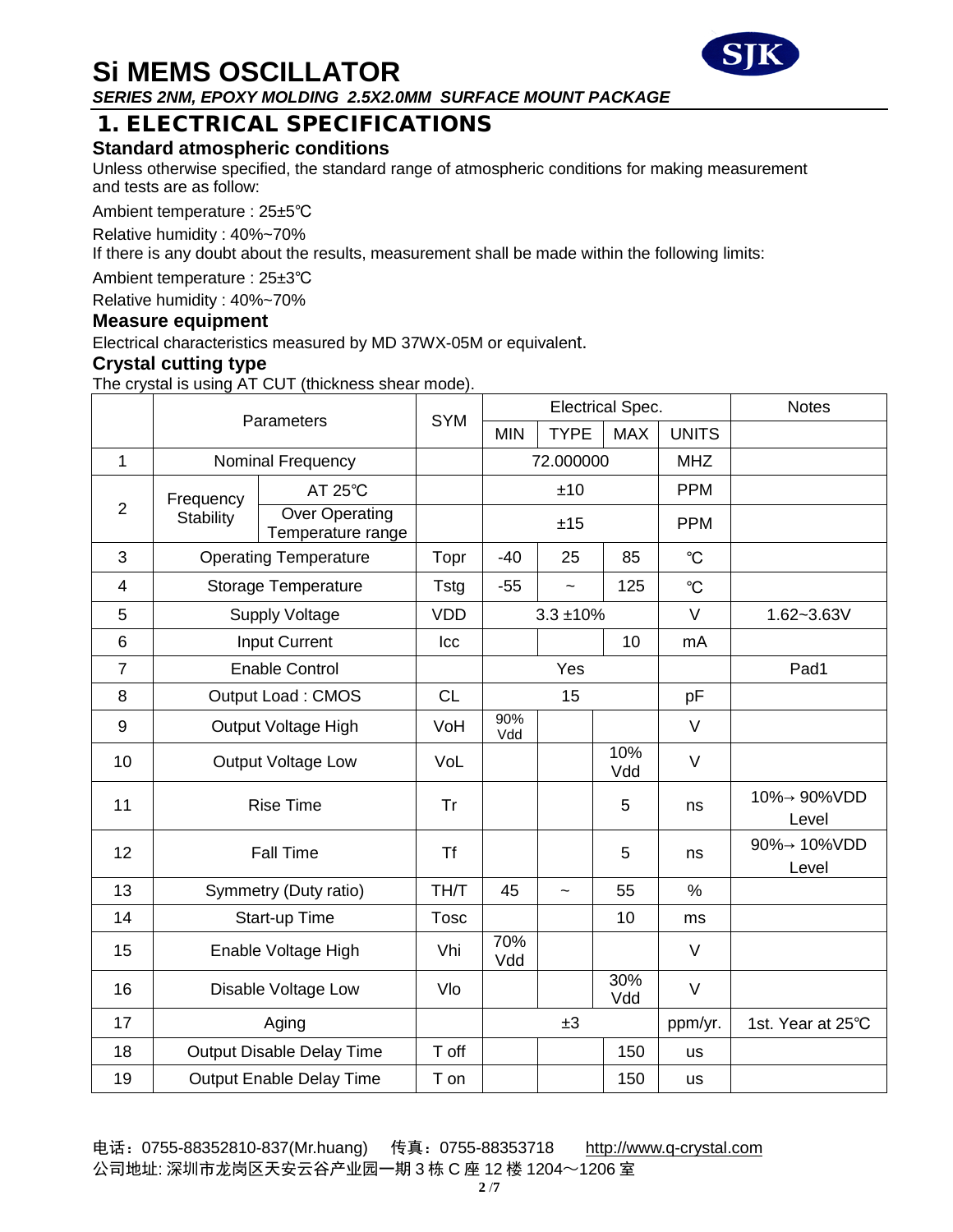

20 | Phase Jitter (12KHZ~20MHZ) | | | 0.5 | 1.0 | ps

## 2. DIMENSIONS (Units :mm)



### 3. MARKING

 $\mathbf{X}$ 1

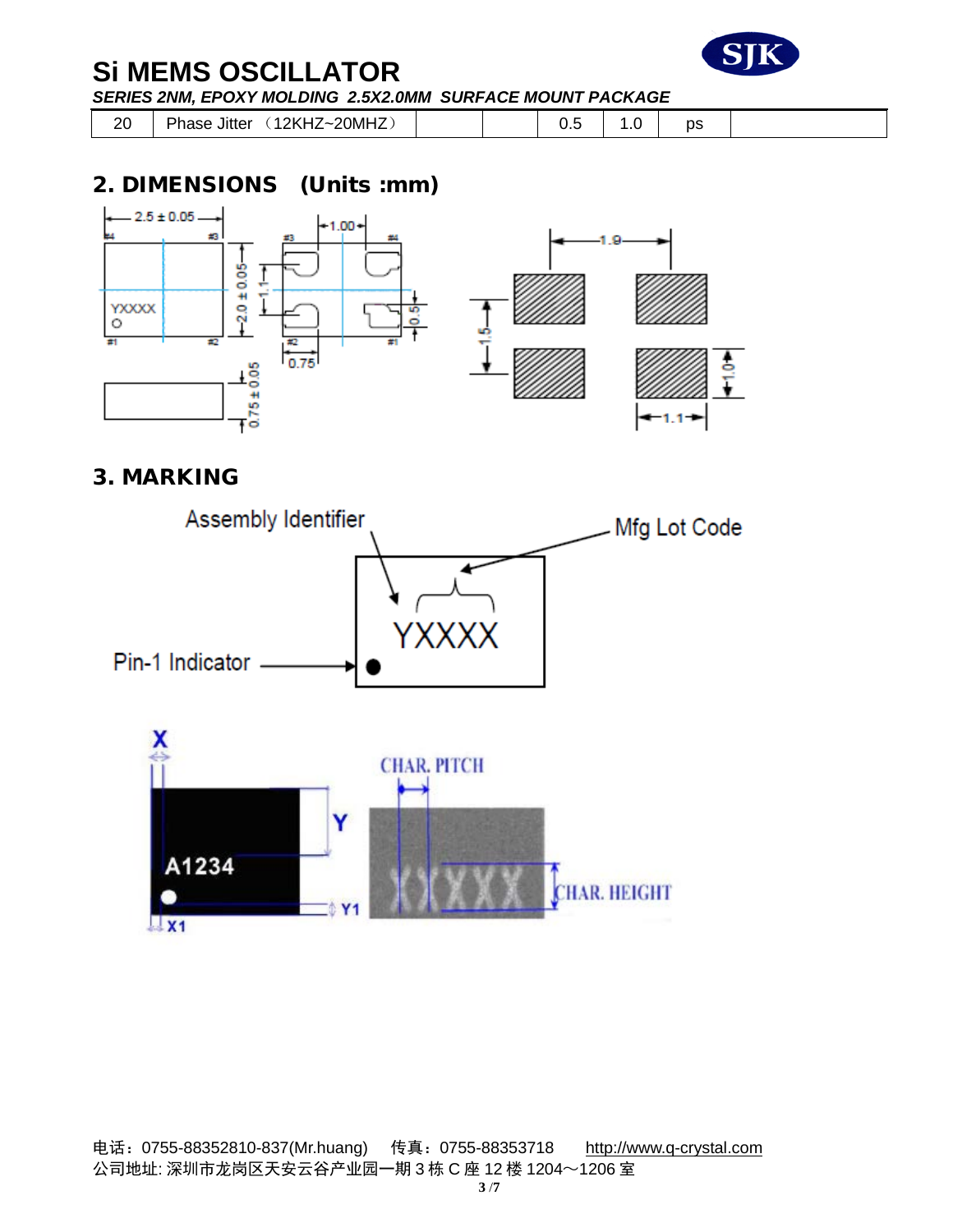

| <b>Table 1. Marking Dimensions for Package Type</b> |
|-----------------------------------------------------|
|-----------------------------------------------------|

| Package          | X    | X1   | Υ    | Y1   | Υ2  | Char<br><b>Height</b> | Char<br><b>Pitch</b> | Pin 1 Dot<br>diameter |
|------------------|------|------|------|------|-----|-----------------------|----------------------|-----------------------|
| $2.5 \times 2.0$ | 0.30 | 0.30 | 0.85 | 0.25 | N/A | 0.45                  | 0.35                 | 0.25                  |
| $3.2 \times 2.5$ | 0.30 | 0.20 | 1.10 | 0.35 | N/A | 0.45                  | 0.45                 | 0.25                  |
| $5.0 \times 3.2$ | 0.35 | 0.35 | 1.50 | 0.5  | N/A | 0.45                  | 0.50                 | 0.25                  |
| $7.0 \times 5.0$ | 1.00 | 0.70 | 2.70 | 0.7  | N/A | 0.45                  | 0.55                 | 0.35                  |

# 4. TEST CIRCUIT

Control input (output enable/disable) Logic 1 or open on pad 1: Oscillator output Logic 0 on pad 1 : Disable output to high impedance



## 5. WAVEFORM CONDITIONS

Waveform measurement system should have a min. bandwidth of 5 times the frequency being tested.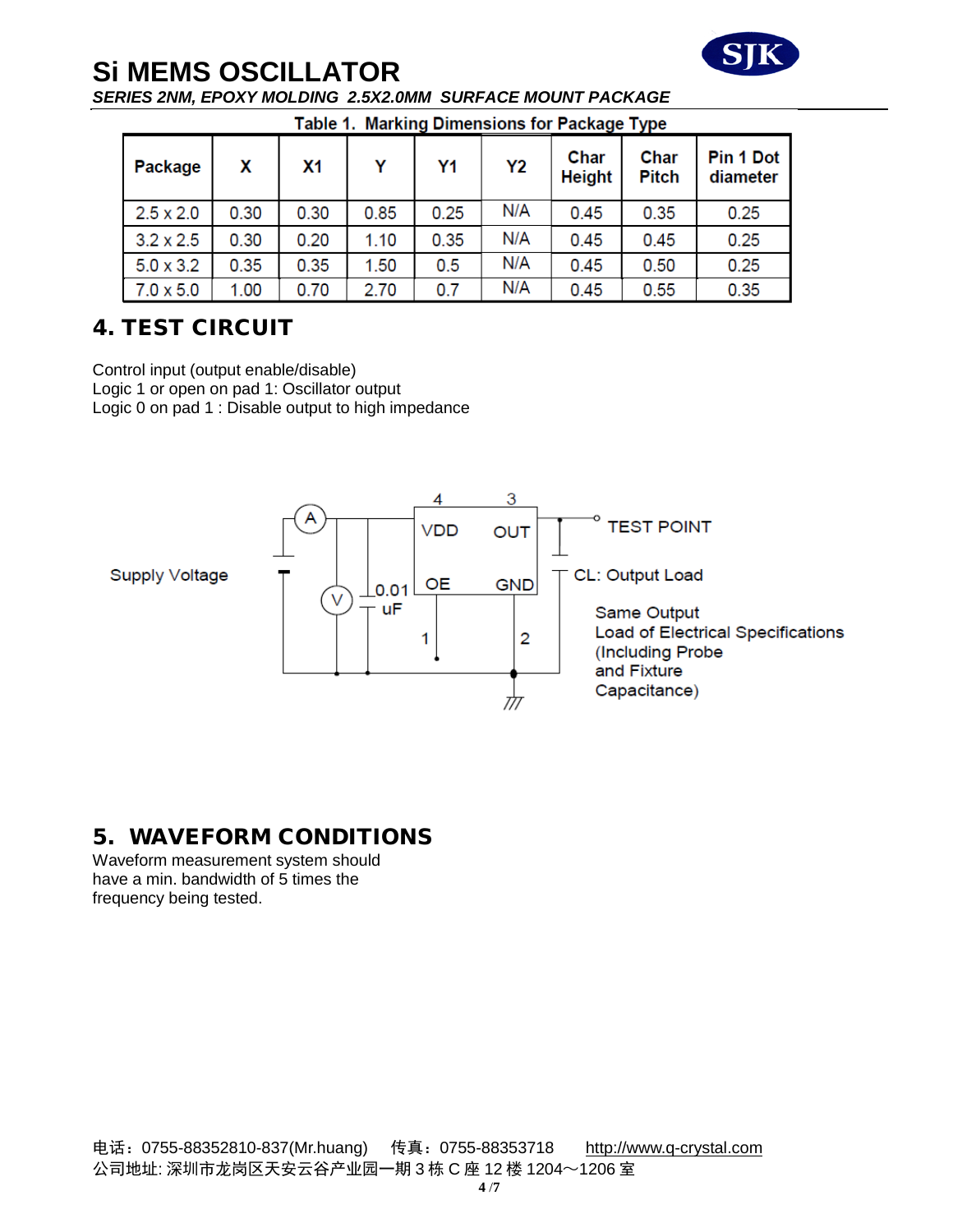

#### 6. OUTPUT ENABLE / DISABLE DELAY

The following figure shows the oscillator timing during normal operation . Note that when the device is in standby,

the oscillator stops. When standby is released, the oscillator starts and stable oscillator output occurs after a short delay



### 8. SUGGESTED REFLOW PROFILE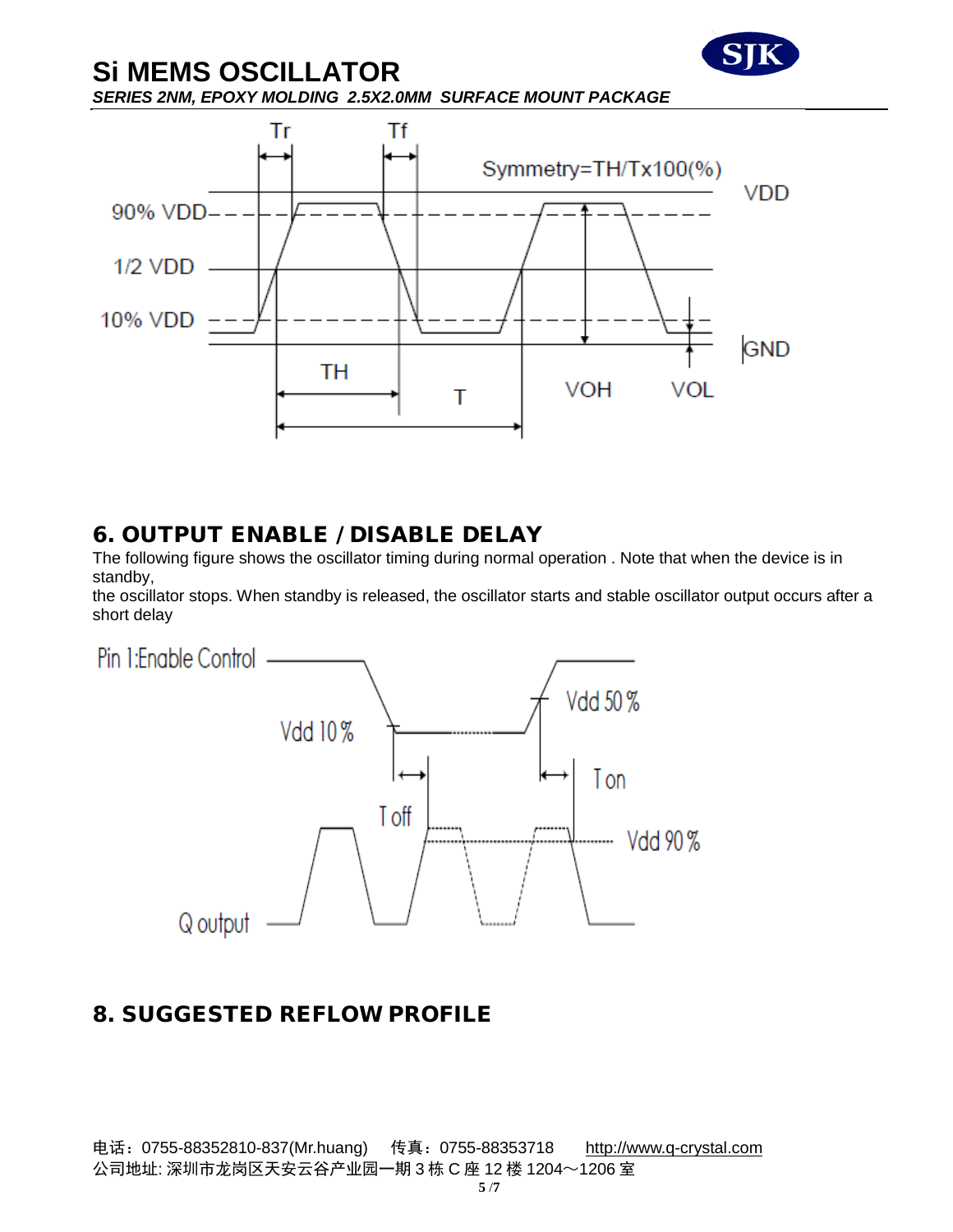



Total time : 200 sec. Max / Solder melting point :220 ℃

# 7. RELIABILITY TEST SPECIFICATION

### 1.Mechanical Endurance

| No. | Test Item        | Test Methods                                                                                                                                                            | REF. DOC         |  |
|-----|------------------|-------------------------------------------------------------------------------------------------------------------------------------------------------------------------|------------------|--|
|     | Drop Test        | 75 cm height, 3 times on concrete floor.                                                                                                                                | <b>JIS C6701</b> |  |
|     | Mechanical Shock | Device are shocked to half sine wave (1000)<br>G) three mutually<br>perpendicular axes each 3 times. 0.5m sec.<br>duration time                                         | MIL-STD-202F     |  |
| 3   | Vibration        | Frequency range $10 \sim 2000$ Hz<br>Amplitude 1.52 mm/20G<br>Sweep time 20 minutes<br>Perpendicular axes each test time 4 Hrs<br>(Total test time 12 Hrs)              | MIL-STD-883E     |  |
| 4   | Gross Leak       | Standard Sample For Automatic Gross Leak<br>Detector, Test Pressure: 2kg / cm2                                                                                          | MIL-STD-883E     |  |
| 5   | Fine Leak        | Helium Bomging 4.5 kgf / cm 2 for 2 Hrs                                                                                                                                 |                  |  |
| 6   | Solderability    | Temperature 245 $\degree$ C ± 5 $\degree$ C<br>Immersing depth 0.5 mm minimum<br>Immersion time $5 \pm 1$ seconds<br>Flux Rosin resin methyl alcohol<br>solvent $(1:4)$ | MIL-STD-883E     |  |

2.Environmental Endurance

电话: 0755-88352810-837(Mr.huang) 传真: 0755-88353718 [http://www.q-crystal.com](http://www.q-crystal.com/) 公司地址: 深圳市龙岗区天安云谷产业园一期 3 栋 C 座 12 楼 1204~1206 室